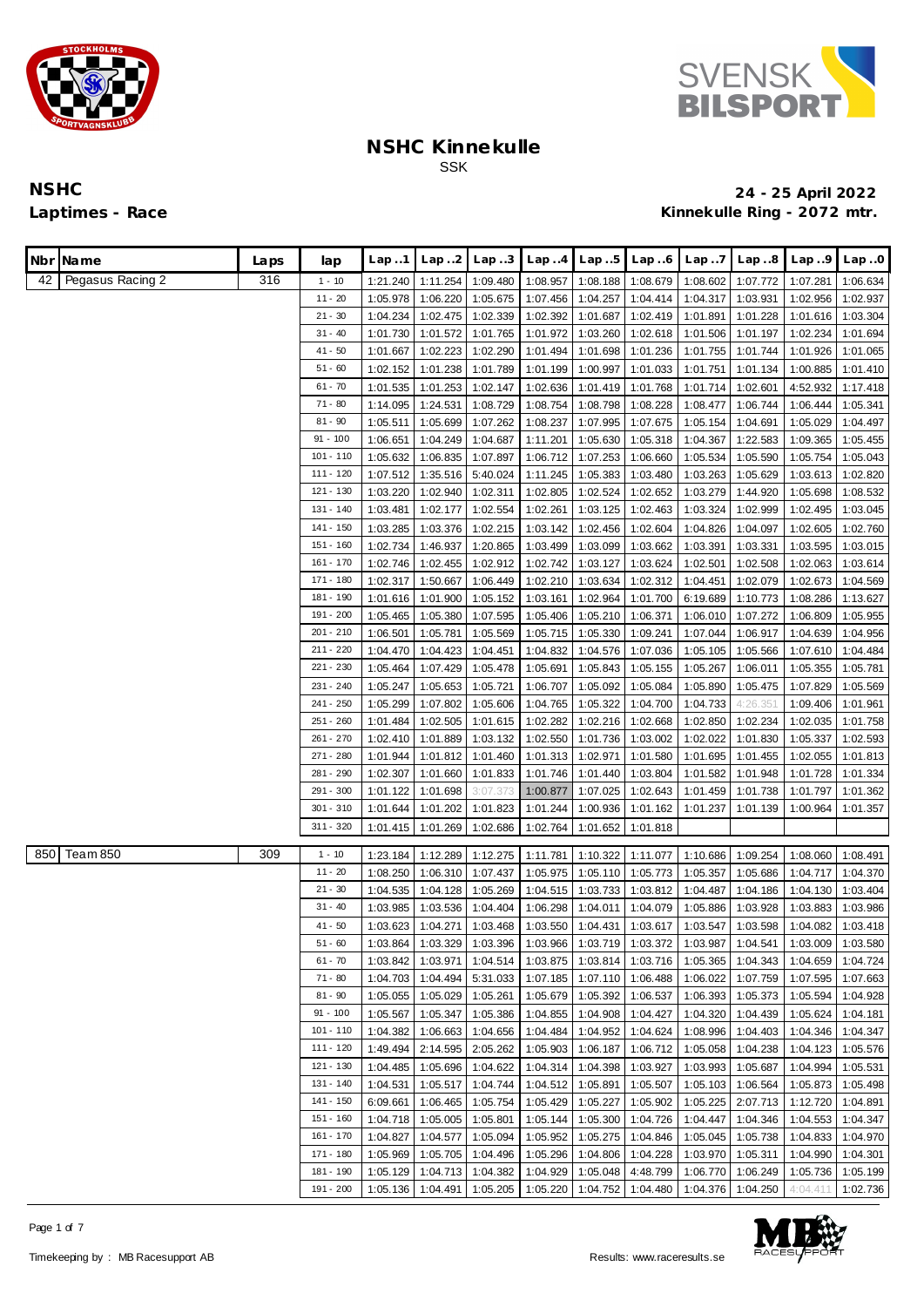



| Nbr Name                   | Laps | lap         | Lap1                 | Lap.2                      | Lap.3                | Lap.4                | Lap.5                          | Lap 6                      | Lap7                 | Lap.8                                     | Lap.9                | Lap.0                |
|----------------------------|------|-------------|----------------------|----------------------------|----------------------|----------------------|--------------------------------|----------------------------|----------------------|-------------------------------------------|----------------------|----------------------|
|                            |      | 201 - 210   | 1:02.191             | 1:03.787                   | 1:02.722             | 1:02.968             | 1:03.313                       | 1:06.015                   | 1:05.556             | 1:03.268                                  | 1:02.274             | 1:02.219             |
|                            |      | 211 - 220   | 1:02.310             | 1:02.948                   | 1:05.000             | 1:05.441             | 1:03.830                       | 1:07.143                   | 1:03.234             | 1:02.897                                  | 1:02.640             | 1:01.980             |
|                            |      | 221 - 230   | 1:02.155             | 1:02.454                   | 1:02.591             | 1:06.558             | 1:03.330                       | 1:02.667                   | 1:02.682             | 1:03.314                                  | 1:02.447             | 1:02.378             |
|                            |      | 231 - 240   | 1:04.318             | 1:04.478                   | 1:03.830             | 1:02.771             | 1:03.836                       | 1:02.751                   | 1:02.823             | 1:01.805                                  | 1:04.526             | 4:39.566             |
|                            |      | 241 - 250   | 1:02.180             | 1:02.793                   | 1:03.048             | 1:02.636             | 1:03.567                       | 1:03.646                   | 1:02.654             | 1:02.155                                  | 1:01.980             | 1:02.215             |
|                            |      | 251 - 260   | 1:02.687             | 1:02.978                   | 1:03.021             | 1:03.244             | 1:02.820                       | 1:02.533                   | 1:02.201             | 1:03.281                                  | 1:04.469             | 1:02.833             |
|                            |      | 261 - 270   | 1:03.593             | 5:15.693                   | 1:03.194             | 1:02.802             | 1:03.035                       | 1:03.316                   | 1:03.878             | 1:04.168                                  | 1:05.454             | 1:03.635             |
|                            |      | 271 - 280   | 1:03.421             | 1:04.510                   | 1:03.043             | 1:04.738             | 1:03.240                       | 1:02.586                   | 1:02.161             | 1:04.224                                  | 1:03.895             | 1:04.493             |
|                            |      | 281 - 290   | 1:02.832             | 1:03.139                   | 1:03.293             | 1:03.004             | 1:03.470                       | 1:03.618                   | 1:03.636             | 1:04.444                                  | 1:03.212             | 1:03.409             |
|                            |      | 291 - 300   | 1:02.840             | 1:02.532                   | 1:03.495             | 1:02.089             | 1:02.832                       | 1:04.149                   | 1:03.203             | 1:03.811                                  | 1:04.989             | 1:05.171             |
|                            |      | $301 - 310$ | 1:04.163             | 1:04.417                   | 1:04.219             | 1:03.476             | 1:02.790                       | 1:03.319                   | 1:02.110             | 1:03.216                                  | 1:02.894             |                      |
| Lindw alls Racing<br>59    | 301  | $1 - 10$    |                      |                            |                      |                      |                                |                            |                      |                                           |                      |                      |
|                            |      | $11 - 20$   | 1:23.497             | 1:14.299                   | 1:13.055             | 1:13.498             | 1:11.898                       | 1:10.542                   | 1:11.198             | 1:11.923                                  | 1:10.226             | 1:09.487             |
|                            |      | $21 - 30$   | 1:10.679             | 1:08.860                   | 1:08.847             | 1:08.595             | 1:08.666                       | 1:08.543                   | 1:08.052             | 1:08.581                                  | 1:07.653             | 1:07.499             |
|                            |      | $31 - 40$   | 1:08.154<br>1:08.174 | 1:07.767<br>1:08.318       | 1:08.568<br>1:06.863 | 1:10.750             | 1:07.496<br>1:07.765           | 1:07.978                   | 1:07.498             | 1:08.244<br>1:07.632                      | 1:09.254<br>1:08.765 | 1:09.419<br>1:07.395 |
|                            |      | $41 - 50$   | 1:07.762             |                            |                      | 1:07.418             |                                | 1:07.548                   | 1:07.476             |                                           |                      |                      |
|                            |      | $51 - 60$   | 1:07.356             | 1:07.415<br>1:07.505       | 1:09.183<br>1:07.485 | 1:07.214<br>1:08.901 | 1:06.910<br>1:08.625           | 1:06.754<br>1:08.555       | 1:07.037<br>1:08.104 | 1:08.936<br>1:09.931                      | 1:09.059<br>1:07.116 | 1:07.365<br>1:08.166 |
|                            |      | $61 - 70$   | 1:07.274             | 1:08.044                   | 1:07.869             | 5:32.376             | 1:17.722                       | 1:16.004                   | 1:13.513             | 1:12.018                                  | 1:12.768             | 1:12.169             |
|                            |      | 71 - 80     | 1:10.839             | 1:10.705                   | 1:12.284             | 1:10.916             | 1:10.265                       | 1:09.775                   | 1:10.069             | 1:11.158                                  | 1:11.095             | 1:10.277             |
|                            |      | $81 - 90$   |                      |                            | 1:10.314             |                      |                                |                            |                      |                                           | 1:08.733             |                      |
|                            |      | $91 - 100$  | 1:10.853             | 1:11.550                   |                      | 1:11.997             | 1:09.298                       | 1:08.834                   | 1:10.000             | 1:09.316                                  |                      | 1:12.264             |
|                            |      | $101 - 110$ | 1:10.898             | 1:10.511                   | 1:08.977             | 1:08.801             | 1:09.385                       | 1:08.741                   | 1:09.398             | 1:09.539                                  | 1:09.114             | 1:10.403             |
|                            |      | 111 - 120   | 1:09.781<br>1:10.850 | 1:09.009<br>1:10.110       | 1:09.630             | 1:23.712<br>1:08.671 | 2:06.654                       | 2:07.000                   | 1:35.998             | 1:08.817                                  | 1:08.907<br>1:09.482 | 1:08.796             |
|                            |      | 121 - 130   | 1:08.215             |                            | 1:09.684             |                      | 1:10.632                       | 1:10.523                   | 1:09.049             | 1:08.428<br>1:07.830                      | 1:07.611             | 1:08.500<br>1:08.154 |
|                            |      | 131 - 140   | 1:06.980             | 1:08.317                   | 1:10.200<br>1:07.107 | 1:11.347             | 2:41.879                       | 1:16.681                   | 1:08.696             |                                           |                      | 1:06.781             |
|                            |      | 141 - 150   | 1:07.044             | 1:06.997<br>1:17.721       | 2:08.686             | 1:08.062<br>1:06.558 | 1:08.006<br>1:06.522           | 1:07.776<br>1:07.008       | 1:06.615<br>1:06.898 | 1:06.472<br>1:07.101                      | 1:06.605<br>1:06.796 | 1:06.485             |
|                            |      | 151 - 160   | 1:06.271             | 1:06.783                   | 1:06.265             | 1:06.457             | 1:07.015                       | 1:06.368                   | 1:06.164             | 1:07.170                                  | 1:06.383             | 1:06.867             |
|                            |      | 161 - 170   | 1:06.621             | 1:06.595                   | 1:07.128             | 1:06.659             | 1:07.113                       |                            | 1:06.599             | 1:06.594                                  |                      | 1:06.982             |
|                            |      | 171 - 180   | 1:07.606             | 1:06.230                   | 1:09.207             | 1:06.301             | 1:06.602                       | 1:09.468<br>1:07.906       | 1:05.654             |                                           | 1:06.536<br>1:06.100 | 1:08.124             |
|                            |      | 181 - 190   | 1:06.501             | 1:07.087                   | 1:06.582             | 1:06.950             | 1:07.233                       | 1:08.980                   | 1:07.530             | 1:05.637<br>1:07.483                      | 1:06.761             | 1:06.800             |
|                            |      | 191 - 200   | 1:07.361             | 1:06.918                   | 1:06.817             | 1:06.974             | 1:06.823                       | 1:06.599                   | 1:06.665             | 5:11.545                                  | 1:10.193             | 1:09.222             |
|                            |      | 201 - 210   | 1:08.990             | 1:08.091                   | 1:08.488             | 1:08.472             | 1:08.835                       | 1:08.618                   | 1:08.322             | 1:07.846                                  | 1:07.776             | 1:07.693             |
|                            |      | 211 - 220   | 1:07.268             | 1:06.918                   | 1:06.572             | 1:08.057             | 1:07.900                       | 1:07.706                   | 1:08.656             | 1:07.794                                  | 1:07.145             | 1:07.661             |
|                            |      | 221 - 230   | 1:07.108             | 1:07.851                   | 1:07.861             | 1:06.905             | 1:08.399                       | 1:07.134                   | 1:07.056             | 1:06.668                                  | 1:07.230             | 1:08.052             |
|                            |      | 231 - 240   | 1:06.933             | 1:07.430                   | 1:07.293             | 1:08.076             | 1:07.757                       | 1:07.306                   | 1:07.646             | 1:07.880                                  | 1:07.643             | 1:07.453             |
|                            |      | 241 - 250   | 1:07.463             | 1:07.472                   | 1:08.618             | 1:07.465             | 1:07.131                       | 1:08.115                   | 1:07.193             | 1:07.483                                  | 1:07.493             | 1:07.610             |
|                            |      | 251 - 260   | 1:08.097             | 1:07.441                   | 1:07.783             | 1:06.940             | 1:08.336                       | 1:07.640                   | 1:07.062             | 1:07.761                                  | 1:08.261             | 1:08.858             |
|                            |      | 261 - 270   |                      | 1:07.554 1:08.001 1:07.400 |                      |                      | 1:08.045 1:07.048              | 3:35.161                   |                      | 1:10.377   1:10.666   1:11.423   1:10.676 |                      |                      |
|                            |      | 271 - 280   |                      | 1:10.655 1:10.764          | 1:12.422             |                      | 1:11.015   1:10.960   1:11.396 |                            |                      | 1:11.209 1:11.615                         | 1:10.902             | 1:10.282             |
|                            |      | 281 - 290   | 1:10.378             | 1:10.274                   | 1:11.121             |                      | 1:10.051 1:09.997              | 1:10.031                   |                      | 1:10.246 1:10.504                         | 1:09.448             | 1:10.861             |
|                            |      | 291 - 300   | 1:09.728             | 1:08.345                   | 1:09.039             |                      | 1:09.339 1:08.931              | 1:10.770                   |                      | 1:10.296 1:11.103                         | 1:10.059             | 1:09.309             |
|                            |      | 301 - 310   | 1:08.922             |                            |                      |                      |                                |                            |                      |                                           |                      |                      |
|                            |      |             |                      |                            |                      |                      |                                |                            |                      |                                           |                      |                      |
| SPEeD S60 Racing Team<br>6 | 299  | $1 - 10$    | 1:21.168             | 1:13.034                   | 1:11.634             | 1:10.894             | 1:09.988                       | 1:11.888                   | 1:11.202             | 1:09.100                                  | 1:08.994             | 1:09.796             |
|                            |      | $11 - 20$   | 1:10.990             | 1:08.687                   | 1:08.393             |                      | 1:09.220 1:07.664 1:07.323     |                            | 1:06.856             | 1:08.626                                  | 1:06.822             | 1:06.213             |
|                            |      | $21 - 30$   | 1:06.549             | 1:06.819                   | 1:07.028             | 1:06.998             | 1:06.047                       | 1:06.856                   | 1:05.789             | 1:06.160                                  | 1:06.557             | 1:06.014             |
|                            |      | $31 - 40$   |                      | 1:06.213 1:06.384          | 1:06.053             | 1:05.751             | 1:05.444                       | 1:05.012                   | 1:06.784             | 1:07.830                                  | 1:05.525             | 1:05.713             |
|                            |      | $41 - 50$   |                      | 1:05.098 1:06.813          | 1:06.033             |                      | 1:05.346 1:04.952              | 1:04.801                   | 1:04.524             | 1:05.246                                  | 1:05.185             | 1:04.415             |
|                            |      | $51 - 60$   | 1:04.728             | 6:49.898                   | 1:13.256             | 1:10.726             | 1:10.639                       | 1:10.018                   | 1:08.729             | 1:10.345                                  | 1:09.802             | 1:07.634             |
|                            |      | $61 - 70$   | 1:10.998             | 1:07.897                   | 1:07.430             |                      | 1:07.040 1:11.584              | 1:09.717                   | 1:07.893             | 1:07.014                                  | 1:10.796             | 1:07.714             |
|                            |      | 71 - 80     | 1:07.080             | 1:08.528                   | 1:10.807             |                      | 1:10.756 1:08.390              | 1:08.786                   | 1:07.713             | 1:08.864                                  | 1:08.341             | 1:06.864             |
|                            |      | $81 - 90$   | 1:06.797             | 1:08.225                   | 1:07.189             |                      |                                | 1:07.855 1:06.024 1:05.643 | 1:05.401             | 1:09.153                                  | 1:06.255             | 1:07.315             |

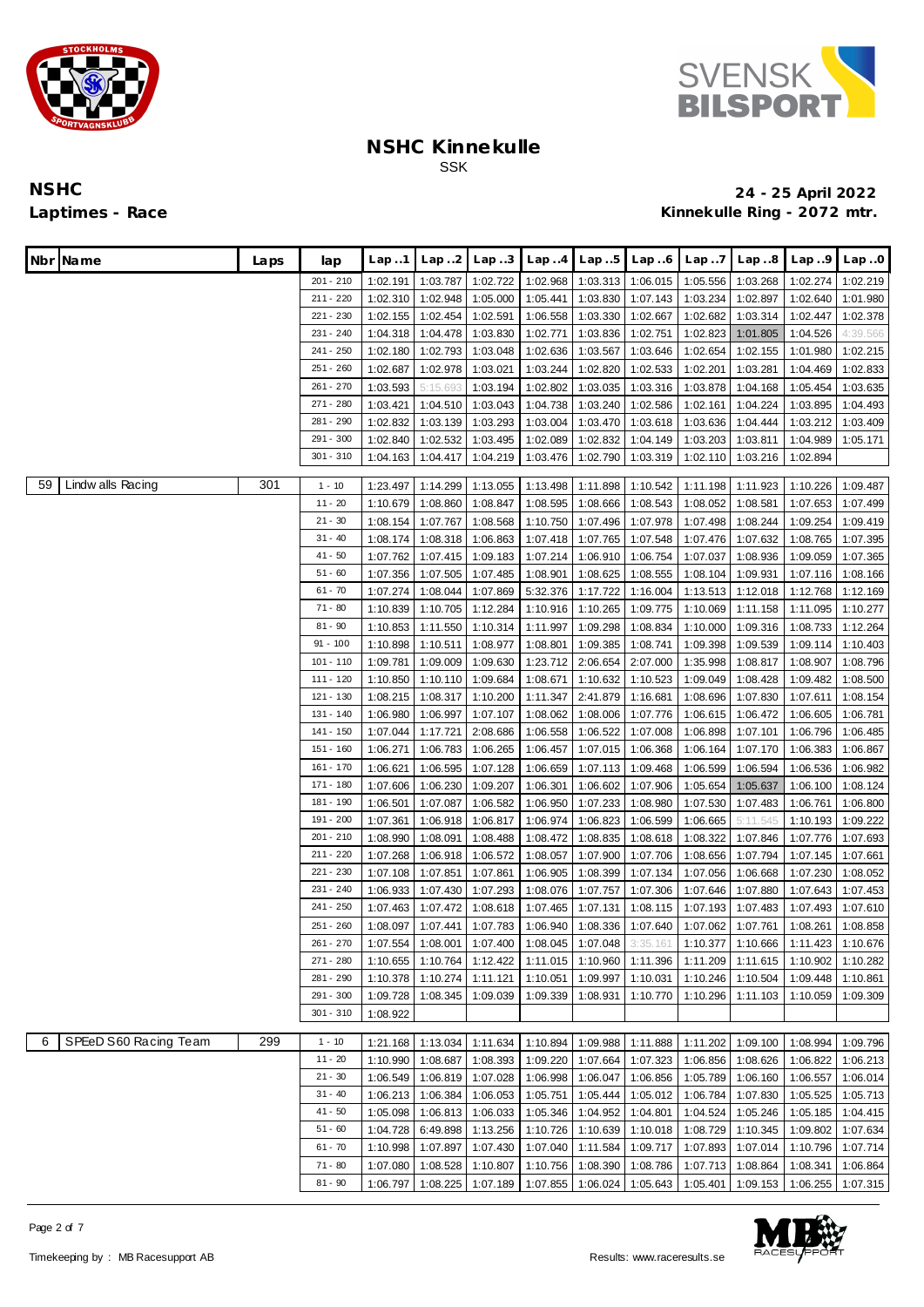



| Nbr Name              | Laps | lap         | Lap.1    | Lap. .2  | Lap.3                                     | Lap4     | Lap.5    | Lap.6                                                                                     | Lap.7    | Lap.8                                     | Lap.9    | Lap.0    |
|-----------------------|------|-------------|----------|----------|-------------------------------------------|----------|----------|-------------------------------------------------------------------------------------------|----------|-------------------------------------------|----------|----------|
|                       |      | $91 - 100$  | 1:05.931 | 1:06.888 | 1:08.088                                  | 1:05.597 | 1:06.436 | 1:06.705                                                                                  | 1:07.696 | 1:07.084                                  | 1:06.959 | 6:31.160 |
|                       |      | $101 - 110$ | 1:30.505 | 2:31.555 | 2:22.706                                  | 1:07.849 | 1:07.776 | 1:05.469                                                                                  | 1:04.992 | 1:06.687                                  | 1:05.297 | 1:05.021 |
|                       |      | 111 - 120   | 1:04.618 | 1:05.389 | 1:04.178                                  | 1:04.134 | 1:04.095 | 1:03.852                                                                                  | 1:03.685 | 1:05.982                                  | 1:04.107 | 1:03.552 |
|                       |      | 121 - 130   | 1:05.338 | 1:05.297 | 1:05.362                                  | 1:04.568 | 1:04.512 | 1:06.089                                                                                  | 1:04.958 | 1:06.427                                  | 1:06.160 | 1:05.026 |
|                       |      | 131 - 140   | 1:05.273 | 1:05.351 | 1:05.099                                  | 1:05.325 | 1:04.827 | 1:05.041                                                                                  | 1:03.676 | 1:05.904                                  | 1:04.983 | 1:04.305 |
|                       |      | 141 - 150   | 1:18.862 | 6:36.137 | 1:04.959                                  | 1:04.665 | 1:05.392 | 1:06.304                                                                                  | 1:04.617 | 1:05.016                                  | 1:04.806 | 1:05.201 |
|                       |      | 151 - 160   | 1:05.920 | 1:05.557 | 1:05.444                                  | 1:05.404 | 1:06.901 | 1:05.711                                                                                  | 1:06.246 | 1:06.145                                  | 1:06.114 | 1:07.436 |
|                       |      | 161 - 170   | 1:05.460 | 1:05.777 | 1:06.963                                  | 1:05.407 | 1:05.068 | 1:07.159                                                                                  | 1:05.765 | 1:05.680                                  | 1:04.878 | 1:04.624 |
|                       |      | $171 - 180$ | 1:06.588 | 1:05.429 | 1:05.022                                  | 1:04.789 | 1:06.734 | 1:06.174                                                                                  | 1:05.740 | 1:06.321                                  | 1:06.527 | 1:06.190 |
|                       |      | 181 - 190   | 1:06.968 | 1:07.029 | 1:06.423                                  | 1:06.468 | 1:06.160 | 1:05.524                                                                                  | 1:04.385 | 1:04.334                                  | 1:06.342 | 1:06.457 |
|                       |      | 191 - 200   | 1:04.336 | 1:05.710 | 1:04.331                                  | 1:04.462 | 5:14.034 | 1:09.095                                                                                  | 1:07.239 | 1:07.227                                  | 1:07.853 | 1:07.902 |
|                       |      | 201 - 210   | 1:06.192 | 1:08.298 | 1:06.909                                  | 1:06.748 | 1:06.802 | 1:05.998                                                                                  | 1:05.952 | 1:06.024                                  | 1:05.639 | 1:04.628 |
|                       |      | 211 - 220   | 1:05.390 | 1:06.056 | 1:05.678                                  | 1:06.228 | 1:05.963 | 1:05.512                                                                                  | 1:07.309 | 1:05.108                                  | 1:05.529 | 1:05.282 |
|                       |      | 221 - 230   | 1:05.550 | 1:05.104 | 1:05.119                                  | 1:04.873 | 1:04.694 | 1:08.087                                                                                  | 1:06.712 | 1:06.595                                  | 1:05.872 | 1:06.330 |
|                       |      | 231 - 240   | 1:11.028 | 1:06.501 | 1:05.447                                  | 1:05.569 | 1:05.844 | 1:05.205                                                                                  | 1:05.665 | 1:06.650                                  | 1:04.692 | 1:06.280 |
|                       |      | 241 - 250   | 1:05.508 | 1:06.011 | 1:07.318                                  | 1:05.048 | 1:06.197 | 5:25.683                                                                                  | 1:06.617 | 1:08.885                                  | 1:06.161 | 1:06.604 |
|                       |      | 251 - 260   | 1:05.991 | 1:06.329 | 1:07.711                                  | 1:08.412 | 1:07.659 | 1:07.689                                                                                  | 1:07.453 | 1:07.126                                  | 1:08.529 | 1:06.373 |
|                       |      | 261 - 270   | 1:05.956 | 1:07.055 | 1:05.675                                  | 1:05.579 | 1:06.109 | 1:07.070                                                                                  | 1:06.593 | 1:05.926                                  | 1:05.899 | 1:06.253 |
|                       |      | 271 - 280   | 1:06.687 | 1:05.557 | 1:06.583                                  | 1:06.240 | 1:06.163 | 1:05.595                                                                                  | 1:08.127 | 1:06.763                                  | 1:06.098 | 1:06.014 |
|                       |      | 281 - 290   | 1:06.255 | 1:06.392 | 1:07.283                                  | 1:07.644 | 1:08.470 | 1:08.813                                                                                  | 1:06.378 | 1:06.684                                  | 1:06.597 | 1:06.729 |
|                       |      | 291 - 300   | 1:04.335 | 1:06.088 | 1:07.751                                  | 1:07.144 | 1:08.545 | 1:08.086                                                                                  | 1:10.086 | 1:07.444                                  | 1:05.417 |          |
|                       |      |             |          |          |                                           |          |          |                                                                                           |          |                                           |          |          |
| Flying Fellow s<br>71 | 289  | $1 - 10$    | 1:22.090 | 1:08.632 | 1:08.833                                  | 1:06.254 | 1:05.911 | 1:05.589                                                                                  | 1:05.571 | 1:05.036                                  | 1:04.779 | 1:04.223 |
|                       |      | $11 - 20$   | 1:04.795 | 1:03.993 | 1:02.872                                  | 1:02.010 | 1:02.628 | 1:01.809                                                                                  | 1:01.339 | 1:01.303                                  | 1:00.768 | 1:01.916 |
|                       |      | $21 - 30$   | 1:00.864 | 1:00.861 | 1:00.715                                  | 1:01.214 | 1:00.818 | 1:01.577                                                                                  | 1:01.237 | 1:00.891                                  | 1:00.692 | 1:00.891 |
|                       |      | $31 - 40$   | 1:01.730 | 1:02.693 | 1:00.915                                  | 1:01.497 | 1:00.696 | 1:01.406                                                                                  | 1:01.386 | 1:00.329                                  | 1:00.680 | 1:00.037 |
|                       |      | $41 - 50$   | 1:00.312 | 1:01.033 | 1:01.728                                  | 1:00.523 | 1:00.519 | 1:00.803                                                                                  | 1:00.557 | 1:00.511                                  | 1:01.078 | 1:00.909 |
|                       |      | $51 - 60$   | 1:00.944 | 1:01.596 | 1:00.581                                  | 1:00.923 | 1:00.590 | 1:00.913                                                                                  | 1:00.164 | 1:00.898                                  | 1:02.459 | 1:00.964 |
|                       |      | $61 - 70$   | 1:01.509 | 1:00.942 | 1:01.233                                  | 1:01.367 | 1:00.678 | 1:01.826                                                                                  | 1:03.864 | 1:00.978                                  | 1:01.352 | 1:01.427 |
|                       |      | $71 - 80$   | 1:01.746 | 1:03.750 | 1:01.608                                  | 1:01.370 | 1:02.382 | 1:01.627                                                                                  | 1:01.484 | 1:01.379                                  | 1:01.569 | 1:01.448 |
|                       |      | $81 - 90$   | 1:01.548 | 1:04.073 | 1:01.131                                  | 1:02.141 | 6:05.159 | 1:06.670                                                                                  | 1:05.428 | 1:01.512                                  | 1:01.784 | 1:01.922 |
|                       |      | $91 - 100$  | 1:05.224 | 1:01.776 | 1:01.163                                  | 1:02.138 | 1:06.318 | 12:21.930                                                                                 | 1:00.743 | 1:03.565                                  | 1:00.742 | 1:01.210 |
|                       |      | $101 - 110$ | 1:03.155 | 1:00.748 | 1:01.320                                  | 1:01.820 | 1:32.671 | 2:27.451                                                                                  | 2:19.864 | 1:06.388                                  | 1:00.965 | 1:03.721 |
|                       |      | 111 - 120   | 1:01.309 | 1:02.281 | 1:01.137                                  | 1:00.674 | 1:01.146 | 1:00.624                                                                                  | 1:01.692 | 1:01.527                                  | 1:01.523 | 1:01.516 |
|                       |      | 121 - 130   | 1:01.310 | 1:01.402 | 1:00.944                                  | 1:01.319 | 1:03.140 | 1:00.906                                                                                  | 1:03.347 | 1:00.865                                  | 1:00.544 | 1:00.633 |
|                       |      | 131 - 140   | 1:00.732 | 1:00.546 | 1:00.931                                  | 1:01.746 | 1:03.459 | 1:00.910                                                                                  | 1:01.108 | 1:01.133                                  | 1:02.204 | 1:01.932 |
|                       |      | 141 - 150   | 1:01.222 | 1:01.934 | 1:01.031                                  | 1:01.699 | 1:00.993 | 1:01.230                                                                                  | 1:01.255 | 1:03.329                                  | 8:40.567 | 1:08.331 |
|                       |      | 151 - 160   | 1:01.051 | 1:00.890 | 1:01.575                                  | 1:02.578 | 1:00.903 | 1:00.985                                                                                  | 1:02.387 | 1:00.986                                  | 1:02.056 | 1:01.564 |
|                       |      | 161 - 170   |          |          | 1:00.805   1:00.073   1:01.794   1:01.109 |          | 59.418   |                                                                                           |          | 1:00.109   1:00.033   1:01.070   1:00.884 |          | 1:00.286 |
|                       |      | 171 - 180   | 1:01.651 | 1:02.989 | 1:00.699                                  | 1:00.351 | 1:00.620 | 1:00.736                                                                                  | 1:01.236 | 59.617                                    | 1:00.355 | 1:00.990 |
|                       |      | 181 - 190   | 59.473   | 1:00.462 | 9:56.113                                  | 3:43.462 | 1:00.188 | 1:00.528                                                                                  | 1:00.851 | 59.769                                    | 1:00.531 | 59.973   |
|                       |      | 191 - 200   | 59.180   | 59.150   | 59.955                                    | 1:00.702 | 1:01.524 | 1:01.346                                                                                  | 59.924   | 1:00.065                                  | 59.248   | 59.492   |
|                       |      | 201 - 210   | 1:00.022 | 59.913   | 59.482                                    | 1:01.844 | 58.838   | 59.495                                                                                    | 59.842   | 1:01.011                                  | 1:00.339 | 58.984   |
|                       |      | 211 - 220   | 59.770   | 1:00.675 | 59.482                                    | 1:00.610 | 1:00.493 | 1:02.153                                                                                  | 5:04.928 | 1:02.627                                  | 1:01.413 | 1:02.163 |
|                       |      | 221 - 230   | 1:02.908 | 1:00.636 | 1:00.546                                  | 1:01.832 | 5:06.487 | 1:01.619                                                                                  | 1:02.246 | 1:02.259                                  | 1:02.728 | 6:59.434 |
|                       |      | 231 - 240   | 1:01.097 | 1:02.540 | 1:00.563                                  | 1:00.261 | 1:01.308 | 0:44.892                                                                                  | 59.569   | 59.285                                    | 59.797   | 59.017   |
|                       |      | 241 - 250   | 59.325   | 1:00.261 | 1:01.305                                  | 59.330   | 59.050   | 59.961                                                                                    | 1:00.431 | 59.656                                    | 59.109   | 59.547   |
|                       |      | 251 - 260   | 58.847   | 58.626   | 59.191                                    | 59.970   | 59.010   | 59.026                                                                                    | 58.745   | 59.061                                    | 59.589   | 58.760   |
|                       |      | 261 - 270   | 58.768   | 58.984   | 58.751                                    | 59.495   | 1:00.211 | 1:00.435                                                                                  | 1:01.221 | 1:01.806                                  | 1:00.904 | 59.521   |
|                       |      | 271 - 280   | 59.569   | 3:37.231 | 1:04.541                                  | 1:02.533 | 1:02.199 | 1:00.620                                                                                  | 59.635   | 59.042                                    | 1:01.361 | 1:00.764 |
|                       |      | 281 - 290   | 1:00.085 | 1:00.312 | 59.562                                    | 1:00.623 | 1:01.618 | 1:01.855                                                                                  | 1:01.849 | 1:02.490                                  | 1:03.316 |          |
| 84   Fenix Racing     | 286  | $1 - 10$    |          |          |                                           |          |          | 1:23.408 1:13.919 1:11.906 1:10.399 1:10.421 1:09.282 1:10.843 1:10.285 1:09.030 1:07.460 |          |                                           |          |          |

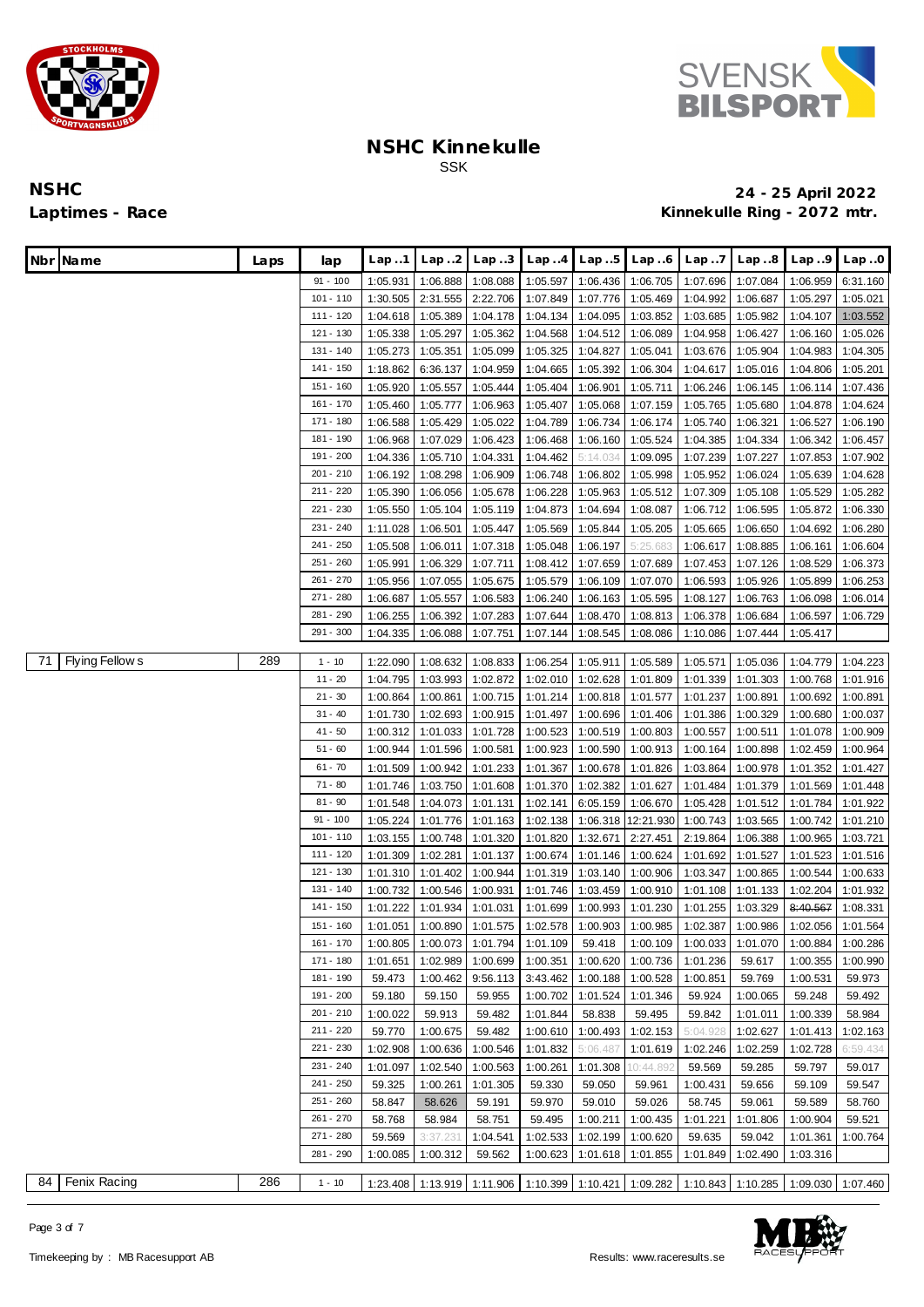



| Nbr Name              | Laps | lap                    | Lap1                 | Lap.2                | Lap.3                | Lap.4    | Lap.5                                  | Lap6     | Lap.7    | Lap.8                         | Lap.9                | Lap.0                |
|-----------------------|------|------------------------|----------------------|----------------------|----------------------|----------|----------------------------------------|----------|----------|-------------------------------|----------------------|----------------------|
|                       |      | $11 - 20$              | 1:08.397             | 1:09.670             | 1:07.501             | 1:06.925 | 1:06.310                               | 1:04.224 | 1:05.944 | 1:05.182                      | 1:04.872             | 1:05.068             |
|                       |      | $21 - 30$              | 1:07.356             | 1:04.851             | 1:04.688             | 1:06.311 | 1:04.818                               | 1:05.092 | 1:04.725 | 1:05.210                      | 1:06.255             | 1:06.127             |
|                       |      | $31 - 40$              | 1:05.862             | 1:04.714             | 1:05.648             | 1:05.828 | 1:05.157                               | 1:04.509 | 1:05.298 | 1:05.300                      | 1:04.955             | 1:05.070             |
|                       |      | $41 - 50$              | 1:04.315             | 1:04.081             | 1:04.290             | 1:04.576 | 1:04.243                               | 1:04.659 | 1:04.549 | 1:04.033                      | 1:05.241             | 1:04.897             |
|                       |      | $51 - 60$              | 1:04.805             | 1:05.273             | 1:08.198             | 1:05.284 | 1:04.942                               | 1:05.098 | 1:05.013 | 1:04.875                      | 1:04.377             | 1:05.460             |
|                       |      | $61 - 70$              | 1:05.378             | 1:05.253             | 1:05.600             | 1:05.774 | 1:05.117                               | 1:05.082 | 1:06.693 | 1:05.850                      | 1:05.651             | 1:06.066             |
|                       |      | $71 - 80$              | 1:05.508             | 5:13.102             | 1:11.385             | 1:09.117 | 1:08.598                               | 1:09.035 | 1:08.823 | 1:09.493                      | 1:09.309             | 1:08.667             |
|                       |      | $81 - 90$              | 1:08.496             | 1:08.303             | 1:08.337             | 1:07.548 | 1:07.998                               | 1:07.512 | 1:08.427 | 1:06.891                      | 1:07.344             | 1:07.666             |
|                       |      | $91 - 100$             | 1:10.472             | 1:09.293             | 1:08.289             | 1:08.151 | 1:09.405                               | 1:08.443 | 1:09.352 | 1:08.271                      | 1:09.232             | 1:09.687             |
|                       |      | $101 - 110$            | 1:09.219             | 1:09.627             | 1:08.926             | 1:10.474 | 1:09.485                               | 1:08.781 | 1:09.462 | 1:24.085                      | 2:06.642             | 2:07.099             |
|                       |      | 111 - 120              | 1:35.838             | 1:09.391             | 1:07.915             | 1:09.824 | 1:10.085                               | 1:09.098 | 1:09.370 | 1:08.430                      | 1:09.073             | 1:08.648             |
|                       |      | 121 - 130              | 1:08.608             | 1:08.702             | 1:09.634             | 1:08.751 | 1:10.495                               | 1:10.846 | 1:09.733 | 13:39.469                     | 1:05.895             | 1:04.954             |
|                       |      | 131 - 140              | 1:05.461             | 1:04.914             | 1:04.931             | 1:04.981 | 1:05.057                               | 1:08.246 | 1:39.912 | 1:53.918                      | 1:05.704             | 1:04.419             |
|                       |      | 141 - 150              | 1:04.834             | 1:04.048             | 1:04.069             | 1:04.923 | 1:04.245                               | 1:05.942 | 1:06.098 | 1:07.897                      | 1:05.490             | 1:05.171             |
|                       |      | 151 - 160              | 1:07.447             | 1:05.711             | 1:06.198             | 1:05.991 | 1:07.919                               | 1:06.041 | 1:07.193 | 1:06.207                      | 1:06.446             | 1:06.216             |
|                       |      | 161 - 170              | 1:06.028             | 1:05.605             | 1:05.912             | 1:05.662 | 1:05.470                               | 1:05.447 | 1:04.713 | 1:05.803                      | 1:04.719             | 1:05.256             |
|                       |      | 171 - 180              | 1:04.363             | 1:04.883             | 1:04.723             | 1:04.569 | 1:05.149                               | 1:07.882 | 1:06.557 | 4:49.406                      | 1:09.068             | 1:09.744             |
|                       |      | 181 - 190              | 1:10.422             | 1:11.599             | 1:11.126             | 1:13.042 | 1:12.274                               | 1:11.202 | 1:12.099 | 1:12.665                      | 1:12.338             | 1:13.281             |
|                       |      | 191 - 200              | 1:11.752             | 1:12.653             | 1:11.010             | 1:12.033 | 1:11.326                               | 1:12.312 | 1:13.816 | 1:14.031                      | 1:14.332             | 1:14.087             |
|                       |      | 201 - 210              | 6:33.343             | 1:10.332             | 1:09.440             | 1:09.000 | 1:08.127                               | 1:07.891 | 1:08.118 | 1:08.042                      | 1:08.685             | 1:08.710             |
|                       |      | 211 - 220              | 1:12.103             | 1:11.163             | 1:11.941             | 1:10.724 | 1:12.120                               | 1:10.669 | 1:12.573 | 1:12.508                      | 1:10.947             | 1:10.007             |
|                       |      | 221 - 230              | 1:11.149             | 6:36.947             | 1:07.645             | 1:07.768 | 1:08.153                               | 1:08.613 | 1:08.008 | 1:08.074                      | 1:07.908             | 1:09.175             |
|                       |      | 231 - 240              | 1:09.797             | 1:12.019             | 1:10.997             | 1:10.825 | 1:11.260                               | 1:10.934 | 1:12.663 | 1:11.775                      | 1:10.574             | 1:10.205             |
|                       |      | 241 - 250              | 1:11.302             | 1:10.544             | 1:12.032             | 1:11.512 | 1:12.654                               | 1:11.750 | 1:13.986 | 1:13.209                      | 1:13.793             | 1:12.469             |
|                       |      | 251 - 260              | 1:11.470             | 1:10.696             | 1:10.916             | 1:12.829 | 1:11.223                               | 1:10.159 | 1:11.732 | 1:10.951                      | 1:11.001             | 1:11.792             |
|                       |      | 261 - 270              | 1:10.235             | 1:10.755             | 1:10.474             | 1:10.906 | 1:10.994                               | 1:11.452 | 1:11.056 | 1:11.101                      | 1:10.949             | 1:11.241             |
|                       |      | 271 - 280              | 1:11.412             | 1:10.291             | 1:10.613             | 1:10.256 | 1:09.777                               | 1:08.423 | 1:08.629 | 1:07.492                      | 1:08.193             | 1:07.335             |
|                       |      | 281 - 290              | 1:07.507             | 1:08.001             | 1:06.469             | 1:07.898 | 1:07.338                               | 1:08.355 |          |                               |                      |                      |
| 88<br>Sörstuga Racing | 283  | $1 - 10$               | 1:24.904             | 1:18.334             | 1:16.428             | 1:17.231 | 1:16.017                               | 1:14.970 | 1:14.991 | 1:13.439                      | 1:12.284             | 1:12.993             |
|                       |      | $11 - 20$              | 1:10.319             | 1:09.122             | 1:09.245             | 1:07.062 | 1:06.785                               | 1:06.731 | 1:05.818 | 1:05.154                      | 1:05.529             | 1:05.536             |
|                       |      | $21 - 30$              | 1:05.366             | 1:08.078             | 1:05.471             | 1:05.453 | 1:05.848                               | 1:05.146 | 1:05.713 | 1:05.553                      | 1:05.279             | 1:05.640             |
|                       |      | $31 - 40$              | 1:06.102             | 1:05.033             | 1:05.450             | 1:05.396 | 1:06.077                               | 1:05.828 | 1:05.965 | 1:05.616                      | 1:05.993             | 1:05.623             |
|                       |      | $41 - 50$              | 1:05.543             | 1:06.861             | 1:05.498             | 5:00.450 | 1:12.590                               | 1:10.459 | 1:10.690 | 1:10.257                      | 1:09.268             | 1:09.799             |
|                       |      | $51 - 60$              | 1:10.715             | 1:10.008             | 1:10.354             | 1:11.538 | 1:10.599                               | 1:09.829 | 1:10.975 | 1:09.630                      | 1:09.706             | 1:10.821             |
|                       |      | $61 - 70$              | 1:09.666             | 1:10.347             | 1:11.878             | 1:11.290 | 1:10.840                               | 1:12.353 | 1:11.108 | 1:09.145                      | 1:09.115             | 1:07.884             |
|                       |      | $71 - 80$              | 1:08.987             | 1:06.986             | 1:07.376             | 8:05.502 | 1:17.976                               | 1:20.221 | 1:15.495 | 1:14.318                      | 1:16.768             | 1:15.261             |
|                       |      | $81 - 90$              | 1:14.780             | 1:17.231             | 1:15.280             | 1:14.756 | 1:14.807                               | 1:13.418 | 1:14.029 | 1:14.258                      | 1:13.656             | 1:16.962             |
|                       |      | $91 - 100$             | 1:14.246             | 1:13.432             | 1:13.159             |          | 1:16.132 1:14.466                      | 1:17.556 |          | 1:24.752 2:03.839             | 2:08.311 4:57.603    |                      |
|                       |      | 101 - 110              | 1:06.167             | 1:05.956             | 1:04.975             | 1:04.567 | 1:04.595                               | 1:05.597 | 1:04.333 | 1:04.670                      | 1:05.451             | 1:04.979             |
|                       |      | 111 - 120              | 1:04.264             | 1:04.216             | 1:04.679             | 1:07.570 | 1:09.686                               | 1:06.175 | 1:05.036 | 1:06.450                      | 1:04.685             | 1:04.621             |
|                       |      | 121 - 130              | 1:04.978             | 1:04.601             | 1:04.520             | 1:05.607 | 1:04.752                               | 1:04.845 | 1:04.860 | 1:04.194                      | 1:04.168             | 1:05.320             |
|                       |      | 131 - 140              | 1:04.703             | 1:05.386             | 1:04.185             | 1:05.015 | 1:04.638                               | 1:45.585 | 1:24.095 | 1:05.657                      | 8:10.844             | 1:06.550             |
|                       |      | 141 - 150              | 1:05.138             | 1:05.953             | 1:05.767             | 1:05.975 | 1:06.424                               | 1:05.690 | 1:04.886 | 1:05.600                      | 1:06.278             | 1:05.253             |
|                       |      | 151 - 160              | 1:06.461             | 1:04.448             | 1:05.015             | 1:05.741 | 1:04.486                               | 1:04.764 | 1:04.531 | 1:05.475                      | 1:05.264             | 1:04.823             |
|                       |      | 161 - 170              | 1:08.661             | 1:06.747             | 1:05.180             | 1:05.376 | 1:05.540                               | 1:05.110 | 1:04.448 | 1:06.828                      | 1:04.095             | 1:04.687             |
|                       |      | 171 - 180              | 1:04.713             | 1:04.891             | 1:04.259             | 1:07.526 | 1:05.507                               | 1:05.938 | 1:04.377 | 1:04.369                      | 1:03.760             | 1:04.642             |
|                       |      | 181 - 190<br>191 - 200 | 1:03.931             | 1:04.503             | 1:04.749             | 1:03.710 | 4:41.946                               | 1:10.916 | 1:10.891 | 1:11.515                      | 1:10.503             | 1:10.880             |
|                       |      | 201 - 210              | 1:11.362             | 1:11.225             | 1:09.734             | 1:09.818 | 1:10.416                               | 1:09.875 | 1:09.019 | 1:09.463                      | 1:09.761             | 1:10.105             |
|                       |      | 211 - 220              | 1:08.801             | 1:09.171             | 1:09.297             | 1:08.330 | 1:07.626                               | 1:08.873 | 1:07.323 | 1:09.010                      | 7:51.424             | 1:13.809             |
|                       |      | 221 - 230              | 1:13.554             | 1:14.085             | 1:12.338             | 1:14.276 | 1:12.206                               | 1:12.086 |          | 1:12.439 1:13.469             | 1:13.131             | 1:13.026             |
|                       |      | 231 - 240              | 1:13.037<br>1:12.519 | 1:12.591<br>1:14.028 | 1:13.483<br>1:11.759 | 1:13.619 | 1:12.699<br>1:13.724 1:16.238 1:15.051 | 1:13.794 | 1:15.726 | 1:13.778<br>1:12.715 1:13.861 | 1:12.792<br>1:13.464 | 1:13.603<br>1:11.143 |
|                       |      |                        |                      |                      |                      |          |                                        |          |          |                               |                      |                      |

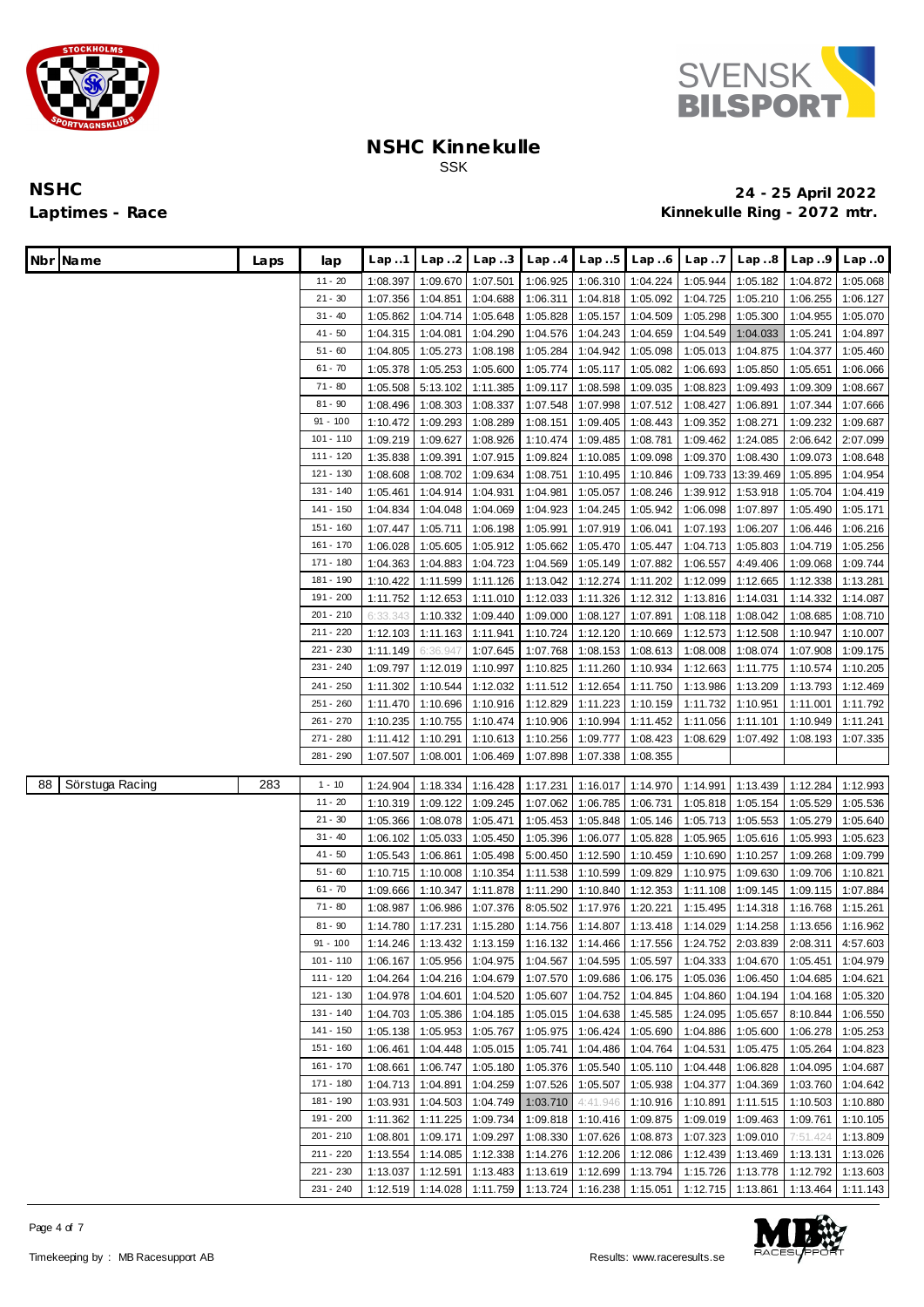



| Nbr Name          | Laps | lap         | Lap.1    | Lap.2             | Lap.3     | Lap.4     | Lap.5     | Lap 6                      | Lap 7    | Lap.8                      | Lap.9    | Lap.0    |
|-------------------|------|-------------|----------|-------------------|-----------|-----------|-----------|----------------------------|----------|----------------------------|----------|----------|
|                   |      | 241 - 250   | 1:15.200 | 1:14.468          | 1:11.453  | 3:53.808  | 1:07.866  | 1:06.400                   | 1:05.491 | 1:04.886                   | 1:04.826 | 1:05.024 |
|                   |      | 251 - 260   | 1:05.057 | 1:07.019          | 1:04.907  | 1:05.046  | 1:04.695  | 1:05.784                   | 1:04.999 | 1:04.915                   | 1:04.445 | 1:05.022 |
|                   |      | 261 - 270   | 1:04.919 | 1:04.216          | 1:04.744  | 1:05.008  | 1:07.589  | 1:05.158                   | 1:04.426 | 1:04.711                   | 1:04.918 | 1:05.323 |
|                   |      | 271 - 280   | 1:04.899 | 1:03.944          | 1:04.561  | 1:04.189  | 1:04.065  | 1:03.794                   | 1:04.527 | 1:04.543                   | 1:05.743 | 1:04.748 |
|                   |      | 281 - 290   | 1:04.371 | 1:03.797          | 1:05.036  |           |           |                            |          |                            |          |          |
|                   |      |             |          |                   |           |           |           |                            |          |                            |          |          |
| Orion Racing<br>5 | 249  | $1 - 10$    | 1:23.846 | 1:11.900          | 1:11.652  | 1:12.926  | 1:10.855  | 1:10.832                   | 1:10.693 | 1:10.665                   | 1:09.127 | 1:10.354 |
|                   |      | $11 - 20$   | 1:09.589 | 1:08.293          | 1:08.381  | 1:07.356  | 1:07.958  | 1:07.904                   | 1:10.751 | 1:08.217                   | 1:09.096 | 1:09.326 |
|                   |      | $21 - 30$   | 1:06.705 | 1:07.361          | 1:06.770  | 1:07.629  | 1:06.645  | 1:10.111                   | 1:08.990 | 1:06.747                   | 1:07.868 | 1:06.204 |
|                   |      | $31 - 40$   | 1:05.218 | 47:07.243         | 1:14.827  | 1:05.970  | 1:05.636  | 1:04.505                   | 1:03.553 | 1:04.707                   | 1:06.840 | 1:05.259 |
|                   |      | $41 - 50$   | 1:04.476 | 1:03.592          | 1:03.098  | 1:04.537  | 1:05.704  | 1:03.629                   | 1:03.805 | 1:03.736                   | 1:03.848 | 1:04.851 |
|                   |      | $51 - 60$   | 1:03.443 | 1:03.256          | 1:04.723  | 1:03.520  | 1:02.879  | 1:07.269                   | 1:06.222 | 1:04.065                   | 1:03.134 | 1:04.045 |
|                   |      | $61 - 70$   | 1:04.659 | 1:06.769          | 1:03.954  | 1:05.244  | 1:03.785  | 1:03.995                   | 1:06.010 | 1:06.129                   | 1:05.387 | 1:04.491 |
|                   |      | 71 - 80     | 5:06.563 | 1:43.466          | 1:03.004  | 4:05.465  | 1:15.980  | 1:04.923                   | 1:06.148 | 1:03.775                   | 1:03.207 | 1:04.432 |
|                   |      | $81 - 90$   | 1:03.086 | 1:02.752          | 1:02.251  | 1:06.057  | 1:03.640  | 1:03.312                   | 1:03.755 | 1:03.326                   | 1:02.722 | 1:04.204 |
|                   |      | $91 - 100$  | 1:02.366 | 1:03.019          | 1:03.016  | 1:02.637  | 1:02.821  | 1:02.455                   | 1:02.903 | 1:02.282                   | 1:02.767 | 1:03.486 |
|                   |      | $101 - 110$ | 1:03.338 | 1:02.316          | 1:42.358  | 1:06.807  | 1:03.227  | 1:04.069                   | 5:37.335 | 15:58.699                  | 1:11.083 | 1:04.220 |
|                   |      | $111 - 120$ | 1:02.936 | 1:02.904          | 1:03.631  | 1:03.054  | 1:02.686  | 1:04.377                   | 1:03.839 | 1:02.359                   | 1:02.894 | 1:02.849 |
|                   |      | 121 - 130   | 1:03.056 | 1:02.263          | 1:02.053  | 1:03.154  | 1:05.380  | 1:03.524                   | 1:02.280 | 1:02.655                   | 1:02.544 | 1:04.456 |
|                   |      | 131 - 140   | 1:03.618 | 1:02.866          | 1:04.693  | 2:51.729  | 1:10.775  | 1:03.397                   | 1:05.750 | 1:03.265                   | 1:02.136 | 1:01.495 |
|                   |      | 141 - 150   | 1:02.484 | 1:02.551          | 1:05.026  | 1:03.285  | 1:03.110  | 1:02.756                   | 1:01.898 | 1:06.081                   | 1:02.602 | 1:02.670 |
|                   |      | 151 - 160   | 1:03.029 | 1:06.807          | 1:04.063  | 1:03.285  | 1:03.239  | 1:05.756                   | 1:02.751 | 1:02.011                   | 1:03.758 | 1:03.667 |
|                   |      | 161 - 170   | 1:02.568 | 1:03.595          | 1:02.832  | 1:02.017  | 1:02.208  | 1:02.303                   | 1:02.314 | 1:01.931                   | 1:04.302 | 1:02.916 |
|                   |      | 171 - 180   | 1:03.622 | 1:02.061          | 1:04.757  | 1:02.033  | 1:01.946  | 1:02.037                   | 1:02.146 | 1:02.625                   | 1:03.194 | 1:01.837 |
|                   |      | 181 - 190   | 1:02.141 | 1:03.294          | 1:02.903  | 1:02.638  | 1:03.135  | 1:01.508                   | 1:01.837 | 1:02.222                   | 1:02.369 | 1:03.176 |
|                   |      | 191 - 200   | 1:02.351 | 1:02.226          | 7:45.467  | 1:05.737  | 1:04.338  | 1:03.964                   | 1:03.776 | 1:03.983                   | 1:03.923 | 1:03.445 |
|                   |      | $201 - 210$ | 1:03.365 | 1:03.940          | 1:05.016  | 1:03.441  | 1:04.261  | 1:04.409                   | 1:04.011 | 1:03.753                   | 1:03.228 | 1:04.186 |
|                   |      | 211 - 220   | 1:03.184 | 5:44.839          | 1:02.374  | 1:02.364  | 1:03.605  | 1:02.071                   | 1:03.209 | 1:04.796                   | 1:02.839 | 1:03.128 |
|                   |      | 221 - 230   | 1:03.768 | 1:02.043          | 1:02.727  | 1:02.822  | 1:03.036  | 1:03.196                   | 1:04.452 | 1:03.082                   | 1:03.136 | 7:30.335 |
|                   |      | 231 - 240   | 1:02.856 | 1:02.139          | 1:01.922  | 1:02.566  | 1:01.648  | 1:03.221                   | 1:02.224 | 1:02.033                   | 1:01.626 | 1:02.184 |
|                   |      | 241 - 250   | 1:01.470 | 1:02.143          | 1:03.386  | 1:02.313  | 1:02.335  | 1:02.603                   | 1:04.600 | 1:03.676                   | 1:03.272 |          |
|                   |      |             |          |                   |           |           |           |                            |          |                            |          |          |
| JJP Racing<br>46  | 240  | $1 - 10$    | 1:21.609 | 1:13.257          | 1:11.998  | 1:12.353  | 1:11.445  | 1:09.908                   | 1:10.728 | 1:09.232                   | 1:08.388 | 1:08.821 |
|                   |      | $11 - 20$   | 1:08.064 | 1:08.383          | 1:07.164  | 1:08.227  | 1:05.574  | 1:04.223                   | 1:05.548 | 1:05.046                   | 1:05.244 | 1:05.754 |
|                   |      | $21 - 30$   | 1:06.364 | 1:04.935          | 1:03.995  | 1:04.107  | 1:04.864  | 1:04.829                   | 1:04.022 | 1:04.084                   | 1:05.080 | 1:05.978 |
|                   |      | $31 - 40$   | 1:03.603 | 1:03.894          | 1:04.679  | 1:04.088  | 1:03.970  | 1:04.017                   | 1:04.183 | 1:05.124                   | 1:03.305 | 1:03.264 |
|                   |      | $41 - 50$   | 1:03.497 | 1:03.477          | 1:04.658  | 23:45.679 | 1:21.543  | 1:09.088                   | 1:12.716 | 1:12.217                   | 1:13.929 | 1:12.867 |
|                   |      | $51 - 60$   | 1:12.438 | 1:12.674          | 1:11.401  | 1:11.116  | 1:11.184  | 1:11.384                   | 1:09.933 | 1:11.457                   | 1:09.233 | 1:08.145 |
|                   |      | $61 - 70$   | 1:09.584 | 1:08.316 1:09.672 |           |           |           | 1:10.217 1:07.910 1:06.817 |          | 1:12.035 1:07.719 1:07.629 |          | 1:08.081 |
|                   |      | $71 - 80$   | 1:08.630 | 1:09.624          | 1:11.895  | 1:06.565  | 1:06.804  | 1:07.517                   | 5:49.249 | 1:31.992                   | 1:20.202 | 1:17.756 |
|                   |      | $81 - 90$   | 1:14.187 | 1:14.325          | 1:13.767  | 1:15.281  | 1:27.998  | 3:12.317                   | 2:10.655 | 1:14.166                   | 1:14.632 | 1:14.338 |
|                   |      | $91 - 100$  | 1:16.251 | 1:14.734          | 1:12.120  | 1:12.864  | 1:11.497  | 1:12.271                   | 1:13.227 | 1:13.164                   | 1:15.769 | 1:12.727 |
|                   |      | 101 - 110   | 1:14.862 | 1:10.435          | 1:09.296  | 1:09.116  | 1:08.113  | 1:08.953                   | 1:08.308 | 1:07.762                   | 1:06.519 | 1:08.594 |
|                   |      | 111 - 120   | 1:07.210 | 1:10.066          | 17:33.734 | 1:16.822  | 1:09.405  | 4:37.070                   | 1:12.138 | 1:05.638                   | 1:05.630 | 1:09.624 |
|                   |      | 121 - 130   | 1:16.405 | 6:05.026          | 1:13.435  | 1:07.774  | 1:06.956  | 1:05.711                   | 1:05.334 | 1:05.781                   | 1:05.688 | 1:05.751 |
|                   |      | 131 - 140   | 1:04.506 | 1:04.452          | 1:05.791  | 1:05.346  | 1:05.541  | 1:04.912                   | 1:04.579 | 1:05.206                   | 1:03.638 | 1:05.874 |
|                   |      | 141 - 150   | 1:04.071 | 1:03.901          | 1:04.299  | 1:04.027  | 17:10.959 | 1:17.923                   | 1:11.306 | 1:09.431                   | 1:07.827 | 1:08.656 |
|                   |      | 151 - 160   | 1:07.640 | 1:06.548          | 1:06.463  | 1:07.210  | 1:07.382  | 1:06.784                   | 1:06.840 | 1:06.008                   | 1:06.206 | 1:06.186 |
|                   |      | 161 - 170   | 1:05.783 | 1:06.478          | 1:12.057  | 1:09.328  | 1:08.259  | 1:08.147                   | 1:07.875 | 1:05.850                   | 1:06.304 | 1:07.144 |
|                   |      | 171 - 180   | 1:07.190 | 1:06.640          | 1:05.570  | 1:08.549  | 1:06.029  | 1:07.743                   | 1:06.541 | 1:06.901                   | 1:08.243 | 1:06.443 |
|                   |      | 181 - 190   | 1:08.163 | 4:24.944          | 1:18.286  | 1:10.545  | 1:09.234  | 1:08.838                   | 1:08.611 | 1:08.482                   | 1:06.775 | 1:07.720 |
|                   |      | 191 - 200   | 1:10.727 | 1:09.786          | 1:10.360  | 1:11.213  | 1:09.529  | 1:10.465                   | 1:13.655 | 1:21.242                   | 4:24.30' | 1:24.682 |
|                   |      | 201 - 210   | 1:23.026 | 1:23.746          | 1:20.439  | 1:19.144  | 1:16.056  | 1:17.175                   | 1:13.698 | 1:13.651                   | 1:11.562 | 1:12.741 |

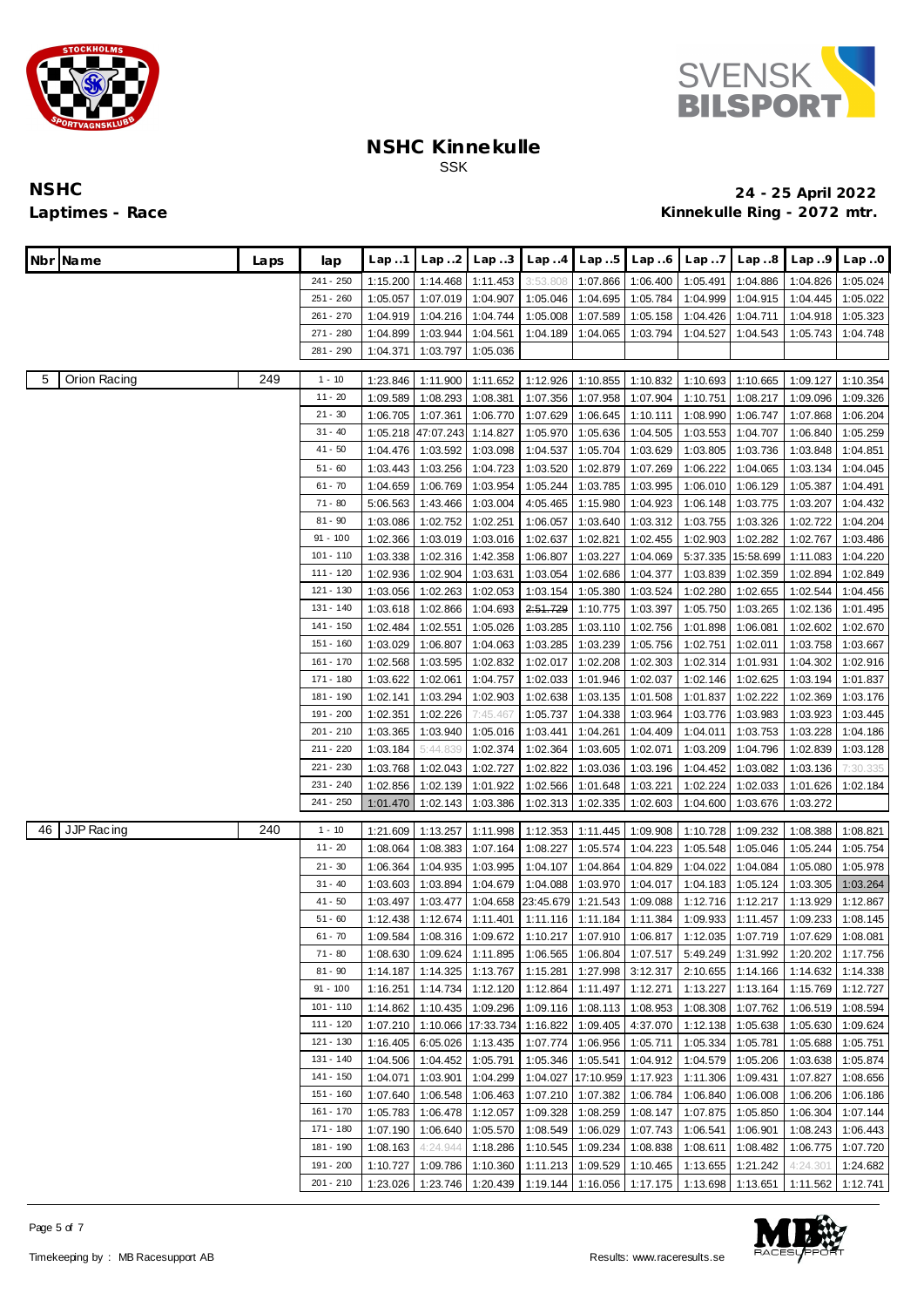



| Nbr Name                        | Laps | lap         | Lap.1    | Lap.2                      | Lap.3     | Lap4      | Lap.5    | Lap.6                      | Lap7     | Lap.8                      | Lap.9    | Lap.0    |
|---------------------------------|------|-------------|----------|----------------------------|-----------|-----------|----------|----------------------------|----------|----------------------------|----------|----------|
|                                 |      | 211 - 220   | 1:12.168 | 1:13.176                   | 1:10.728  | 6:00.303  | 1:09.709 | 1:09.092                   | 1:09.382 | 1:12.994                   | 1:18.183 | 1:15.293 |
|                                 |      | 221 - 230   | 1:15.315 | 1:13.240                   | 1:12.030  | 1:09.853  | 1:09.351 | 1:10.150                   | 1:08.844 | 1:08.593                   | 1:08.539 | 1:07.315 |
|                                 |      | 231 - 240   | 1:07.894 | 1:06.362                   | 1:06.477  | 1:05.497  | 1:05.287 | 1:05.794                   | 1:07.283 | 1:04.704                   | 1:04.568 | 1:04.344 |
| 86<br><b>Hutling Motorsport</b> | 217  | $1 - 10$    | 1:20.044 | 1:11.704                   | 1:11.633  | 1:10.887  | 1:08.979 | 1:08.390                   | 1:07.680 | 1:07.038                   | 1:06.806 | 1:05.604 |
|                                 |      | $11 - 20$   | 1:04.623 | 1:04.638                   | 1:04.804  | 1:02.245  | 1:02.639 | 1:02.478                   | 1:02.081 | 1:01.215                   | 1:01.699 | 1:00.641 |
|                                 |      | $21 - 30$   | 1:00.882 | 1:03.058                   | 1:00.688  | 1:01.717  | 1:00.491 | 1:01.946                   | 1:00.315 | 1:00.986                   | 1:00.609 | 1:01.116 |
|                                 |      | $31 - 40$   | 1:00.546 | 1:00.774                   | 1:00.719  | 1:00.368  | 1:00.946 | 1:01.318                   | 1:00.997 | 1:01.191                   | 1:01.254 | 1:01.004 |
|                                 |      | $41 - 50$   | 1:00.016 | 59.839                     | 1:01.537  | 1:01.483  | 1:01.842 | 1:01.824                   | 1:01.464 | 1:01.774                   | 1:00.837 | 1:01.514 |
|                                 |      | $51 - 60$   | 1:01.919 | 1:02.409                   | 1:01.192  | 1:02.136  | 1:01.029 | 1:01.396                   | 1:01.217 | 1:01.758                   | 1:01.917 | 1:01.400 |
|                                 |      | $61 - 70$   | 1:01.541 | 6:04.118                   | 1:14.113  | 1:08.567  | 1:07.424 | 1:10.569                   | 1:08.340 | 1:07.454                   | 1:07.157 | 1:07.493 |
|                                 |      | $71 - 80$   | 1:08.404 | 1:08.576                   | 1:08.859  | 1:10.394  | 1:09.757 | 1:08.674                   | 1:08.539 | 1:10.715                   | 1:09.308 | 1:09.692 |
|                                 |      | $81 - 90$   | 1:08.128 | 1:08.669                   | 1:08.692  | 1:07.666  | 1:07.130 | 1:05.939                   | 1:04.980 | 1:05.325                   | 1:05.248 | 1:06.312 |
|                                 |      | $91 - 100$  | 1:04.834 | 1:05.446                   | 1:09.326  | 1:08.087  | 1:04.369 | 1:04.261                   | 1:05.262 | 1:05.498                   | 1:04.933 | 1:05.269 |
|                                 |      | $101 - 110$ | 1:05.158 | 1:07.406                   | 1:05.318  | 1:05.269  | 1:05.854 | 1:05.934                   | 1:05.150 | 6:09.265                   | 2:29.549 | 1:38.032 |
|                                 |      | 111 - 120   | 1:04.976 | 1:03.832                   | 1:04.075  | 1:04.125  | 1:03.504 | 1:04.637                   | 1:04.935 | 1:05.778                   | 1:04.414 | 1:04.334 |
|                                 |      | 121 - 130   | 1:06.303 | 1:02.856                   | 13:39.497 | 1:13.997  | 1:03.456 | 1:03.610                   | 1:04.404 | 1:04.143                   | 1:03.351 | 1:04.538 |
|                                 |      | 131 - 140   | 1:02.966 | 1:03.261                   | 1:02.826  | 1:04.758  | 1:03.270 | 10:44.989                  | 1:19.542 | 1:13.681                   | 1:13.639 | 1:14.222 |
|                                 |      | 141 - 150   | 1:13.256 | 1:16.398                   | 1:15.370  | 1:13.943  | 1:13.499 | 1:13.436                   | 1:13.183 | 1:13.922                   | 1:11.409 | 1:11.948 |
|                                 |      | 151 - 160   | 1:14.264 | 1:14.516                   | 1:13.479  | 1:12.205  | 1:11.999 | 1:10.845                   | 1:11.918 | 1:12.222                   | 1:10.934 | 1:10.825 |
|                                 |      | 161 - 170   | 1:12.744 | 1:11.119                   | 1:11.394  | 1:11.347  | 1:12.929 | 1:10.823                   | 1:10.028 | 1:10.361                   | 1:09.648 | 1:09.165 |
|                                 |      | 171 - 180   | 1:08.895 | 1:09.013                   | 1:08.352  | 1:08.654  | 1:07.893 | 1:07.877                   | 1:10.017 | 1:12.050                   | 1:10.960 | 1:08.275 |
|                                 |      | 181 - 190   | 1:07.491 | 1:07.243                   | 1:06.919  | 1:06.545  | 1:06.691 | 1:08.157                   | 7:34.52  | 1:01.825                   | 1:01.265 | 5:15.863 |
|                                 |      | 191 - 200   | 1:00.206 | 59.503                     | 1:02.496  | 1:01.012  | 1:00.028 | 59.997                     | 1:00.122 | 59.862                     | 1:00.376 | 1:00.244 |
|                                 |      | 201 - 210   | 1:01.230 | 1:01.675                   | 1:00.616  | 59.996    | 1:00.159 | 59.612                     | 1:00.536 | 1:01.968                   | 1:00.884 | 1:01.561 |
|                                 |      | 211 - 220   | 1:00.470 | 1:00.434                   | 1:00.651  | 4:30.973  | 1:00.572 | 1:00.131                   | 1:01.233 |                            |          |          |
| 29<br>Emax Racing               | 177  | $1 - 10$    | 1:25.915 | 1:17.115                   | 1:14.071  | 1:12.567  | 1:11.719 | 1:10.968                   | 1:11.327 | 1:10.505                   | 1:09.628 | 1:11.219 |
|                                 |      | $11 - 20$   | 1:09.166 | 1:09.061                   | 1:08.515  | 11:15.658 | 1:13.168 | 1:09.724                   | 1:07.180 | 1:07.970                   | 1:09.720 | 1:06.797 |
|                                 |      | $21 - 30$   | 1:07.209 | 1:07.359                   | 1:05.844  | 1:05.906  | 1:05.257 | 1:05.451                   | 1:04.905 | 1:05.049                   | 1:05.299 | 1:05.252 |
|                                 |      | $31 - 40$   | 1:04.845 | 1:05.494                   | 1:05.175  | 1:04.541  | 1:05.557 | 1:06.412                   | 1:07.388 | 1:07.646                   | 1:06.640 | 1:07.399 |
|                                 |      | $41 - 50$   | 1:08.694 | 1:10.818                   | 1:09.288  | 1:14.048  | 5:23.856 | 1:11.760                   | 1:11.307 | 1:10.196                   | 1:09.129 | 1:10.506 |
|                                 |      | $51 - 60$   | 1:10.270 | 1:09.196                   | 1:09.702  | 1:09.142  | 1:10.256 | 1:08.956                   | 1:12.101 | 1:12.474                   | 1:09.534 | 1:07.647 |
|                                 |      | $61 - 70$   | 1:07.269 | 1:07.970                   | 1:06.951  | 1:06.620  | 1:06.612 | 1:06.685                   | 1:06.333 | 1:06.683                   | 1:06.028 | 1:05.856 |
|                                 |      | $71 - 80$   | 1:06.860 | 1:06.326                   | 1:07.030  | 1:07.221  | 1:06.630 | 1:07.545                   | 1:08.227 | 1:06.390                   | 1:07.190 | 1:08.489 |
|                                 |      | $81 - 90$   | 1:07.334 | 1:07.415                   | 1:07.471  | 1:06.945  | 1:07.251 | 1:07.856                   | 1:08.933 | 9:36.595                   | 1:10.361 | 1:53.788 |
|                                 |      | $91 - 100$  | 2:07.683 | 4:58.014                   | 1:06.796  | 1:07.596  | 1:11.353 | 1:06.376                   | 1:05.504 | 1:08.159                   | 1:05.299 | 1:05.047 |
|                                 |      | $101 - 110$ | 1:04.707 | 1:04.470                   | 1:04.517  | 1:09.282  | 1:07.329 | 1:05.052                   | 1:04.745 | 1:05.128                   | 1:05.391 | 1:05.501 |
|                                 |      | 111 - 120   |          | 1:04.903 1:05.057 1:05.589 |           |           |          | 1:04.658 1:04.643 1:04.449 | 1:04.574 | 1:04.692                   | 1:04.600 | 1:04.845 |
|                                 |      | 121 - 130   | 1:05.013 | 1:04.826                   | 1:03.864  | 1:05.965  | 1:05.236 | 1:06.846                   | 1:10.806 | 1:39.331                   | 1:54.080 | 1:10.146 |
|                                 |      | 131 - 140   | 1:04.388 | 1:04.050                   | 1:04.163  | 1:03.705  | 1:05.224 | 1:06.503                   | 1:08.973 | 9:54.084                   | 1:11.367 | 1:12.479 |
|                                 |      | 141 - 150   | 1:11.171 | 1:11.542                   | 1:10.846  | 1:10.992  | 1:12.595 | 1:12.001                   | 1:12.825 | 1:11.694                   | 1:10.597 | 1:12.791 |
|                                 |      | 151 - 160   | 1:11.293 | 1:12.455                   | 1:13.474  | 1:11.650  | 1:10.306 | 1:10.168                   | 1:11.458 | 1:09.830                   | 1:09.050 | 1:08.588 |
|                                 |      | 161 - 170   | 1:08.444 | 1:08.606                   | 1:08.466  | 1:09.067  | 1:10.150 | 1:11.684                   | 1:09.231 | 1:10.210                   | 1:08.940 | 1:10.351 |
|                                 |      | 171 - 180   | 1:12.537 | 1:09.339                   | 1:08.084  | 1:08.169  | 1:08.028 | 1:09.250                   | 1:10.400 |                            |          |          |
| Dala Racing<br>7                | 152  | $1 - 10$    | 1:19.749 | 1:09.754                   | 1:10.000  | 1:10.200  | 1:14.598 | 1:17.036                   | 1:20.724 | 1:20.396                   | 1:19.133 | 1:19.343 |
|                                 |      | $11 - 20$   | 1:17.987 | 1:19.795                   | 17:36.758 | 1:15.418  | 1:15.494 | 1:14.355                   | 1:13.395 | 1:13.720                   | 1:12.334 | 1:13.687 |
|                                 |      | $21 - 30$   | 1:10.423 | 1:13.463                   | 1:13.333  | 1:13.158  | 1:13.487 | 1:11.859                   | 1:11.188 | 1:13.584                   | 1:13.960 | 1:11.663 |
|                                 |      | $31 - 40$   | 1:12.328 | 1:11.012                   | 1:12.143  | 1:12.671  | 1:15.902 | 1:13.208                   | 1:11.423 | 1:16.577                   | 1:10.027 | 1:11.714 |
|                                 |      | $41 - 50$   | 1:10.313 | 1:10.597                   | 1:10.870  | 1:11.034  | 1:11.331 | 1:12.906                   | 1:11.884 | 1:12.846                   | 1:16.206 | 1:13.297 |
|                                 |      | $51 - 60$   | 1:15.864 | 1:13.781                   | 1:12.557  | 1:11.335  | 5:15.694 | 1:10.889                   | 1:09.611 | 1:09.208                   | 1:08.057 | 1:08.879 |
|                                 |      | $61 - 70$   |          | 1:08.267 1:09.205          | 1:11.365  |           |          | 1:08.616 1:11.695 1:08.902 |          | 1:07.374 1:07.385 1:07.386 |          | 1:12.164 |